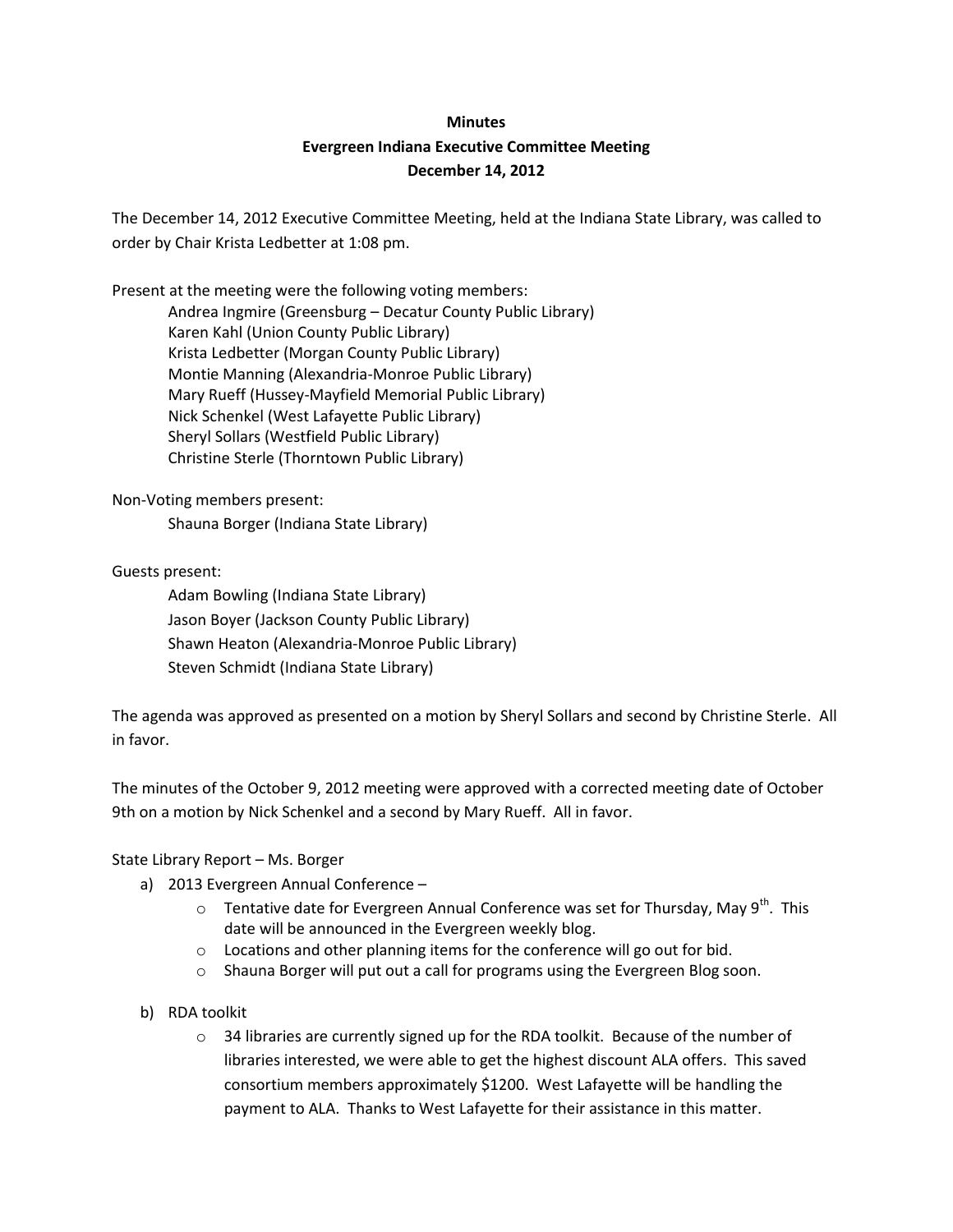- c) Regional Evergreen Indiana training training policy
	- o Quarterly trainings will be held at sites around the state. Many libraries volunteered to be training sites for these workshops. Classes to be offered: Basic Circulation, Basic Cataloging and Admin/Reports training.
- d) New Evergreen Indiana holds class
	- $\circ$  The Indiana State Library now has all regional coordinator positions filled. The Regional Coordinators will be offering a Holds class in 2013. This class will cover the entire holds process from policy to patron questions and issues with holds. If anyone is interested in offering this class to their staff, they should contact their Regional Coordinator for more information.
- e) Annual Report statistics
	- $\circ$  Shauna will again provide Evergreen Libraries with some of the statistics needed for the annual report. These stats will address the following parts: Patron Statistics, OPAC hits, Circulation, and PLAC
	- o More information will be posted in the Evergreen blog updates.
	- $\circ$  These statistics will be sent out in a format similar to last year and will come out in the first week of January.

### Committee Reports

- a) Circulation Committee Report from Shauna Borger
	- $\circ$  The circulation committee met on 12/13/12 in Greenwood. They worked on the Circulation Policy to be reviewed later in the Executive Committee meeting.
	- $\circ$  They also reworded the 45 day print notices. The notice currently states that the patron should return the items. However, some Evergreen libraries do not take item returns after they are marked LOST. So, the wording was changed to state that patrons should check with their local libraries regarding the fines.
	- o Kids OPAC testing -- There is a testing OPAC site for a fun kids OPAC. A testing report form was distributed to the EC members. Shauna asks that we all take some time to use the OPAC and report bugs back to her by February 19<sup>th</sup>. Shauna indicated that a digital copy of the form could be emailed to those interested.
	- $\circ$  The circulation committee would like to investigate the use of Claims Never Returned. Andrea Ingmire stated that this functionality is already showing up as an option and that her library has already used this feature. Adam Bowling asked for barcode #'s so that they could track the progress of the items marked with this status for testing.
- b) Cataloging Committee Sarah Childs
	- $\circ$  RDA preparations are underway. The cataloging committee is rewriting procedures for RDA. All new templates will be created for RDA use. Various avenues for RDA training are available including Lyrasis. However, most are theory based and not specific on the how to use RDA.
	- $\circ$  A spring Cataloging Roundtable will be held and RDA will likely be the focus of this meeting.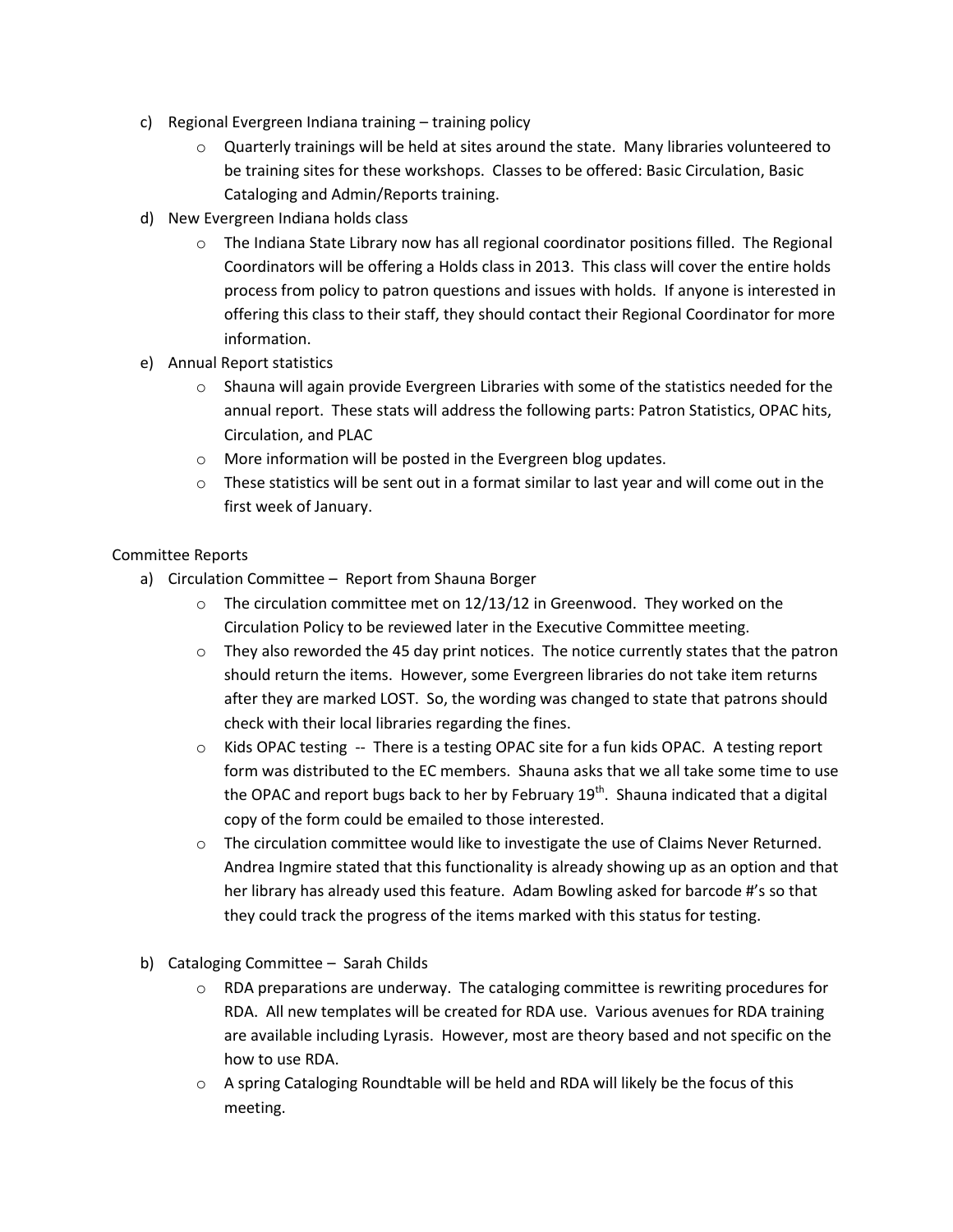- o The cataloging manual should be updated by the end of the year.
- c) IT/Technology Committee Adam Bowling
	- $\circ$  Update to Bookmobile functionality allowing the ability at a branch level to turn off fines. This is a legacy script so when it is fully functional it will be announced to the EI community via the Evergreen Blog.
	- $\circ$  Evergreen Indiana is no longer a customer of Equinox support. A company called Emerald Data Networks now has the contract. This contract went into effect in November 2012. Adam stated that they have been responsive and there is hope that Evergreen Indiana will see more enhancements as a result of this relationship.
	- $\circ$  A few development requests which are in the works: catalog searchable by copy notes, shelving locations search, as well as other functionality desired by member libraries.
	- $\circ$  Payment Pilot scripts are not currently catching all transactions. Can't go live with this module until reporting is consistent.
	- $\circ$  A group of Purdue students is working on an Evergreen Indiana App. At this time it does not seem likely that this project will really provide the App that our member libraries desire. However, work is ongoing.
- d) OPAC Committee Shauna Borger
	- $\circ$  An update to the help page has been made. This includes screen shots for holds. This will help library staff explain to patrons some of the issues with holds.
	- $\circ$  OPAC design change adding more of the 'old' features: title colors and spacing.
	- $\circ$  It was again discussed that the OPAC committee will likely join the Circulation committee since they are discussing very similar topics.

### Old Business:

- a) Bookmobile Working Group
	- $\circ$  First Bookmobile working group was held. Many bookmobiles have the same issues: connectivity, checkout periods etc.
	- o Working group excited about the ability to turn off fines at a branch level.
	- o This group will likely convene at the Evergreen Annual Meeting.
- b) Allowing Driver's License if library card is forgotten
	- $\circ$  The circulation committee recommended that as a consortium we say 'no' to accepting a driver's license in place of library card. Much discussion was held. The Executive Committee was as polarized on this issue.
	- $\circ$  The Executive Committee decided to state that the standard practice of Evergreen Indiana libraries should be to require library cards. However, local control and the discretion of library directors should be allowed.
	- $\circ$  A statement would be added to the circulation policy which reflects this sentiment. A motion was made by Nick Schenkel and seconded by Sheryl Sollars, all in favor.
- c) Cap Fines at cost of item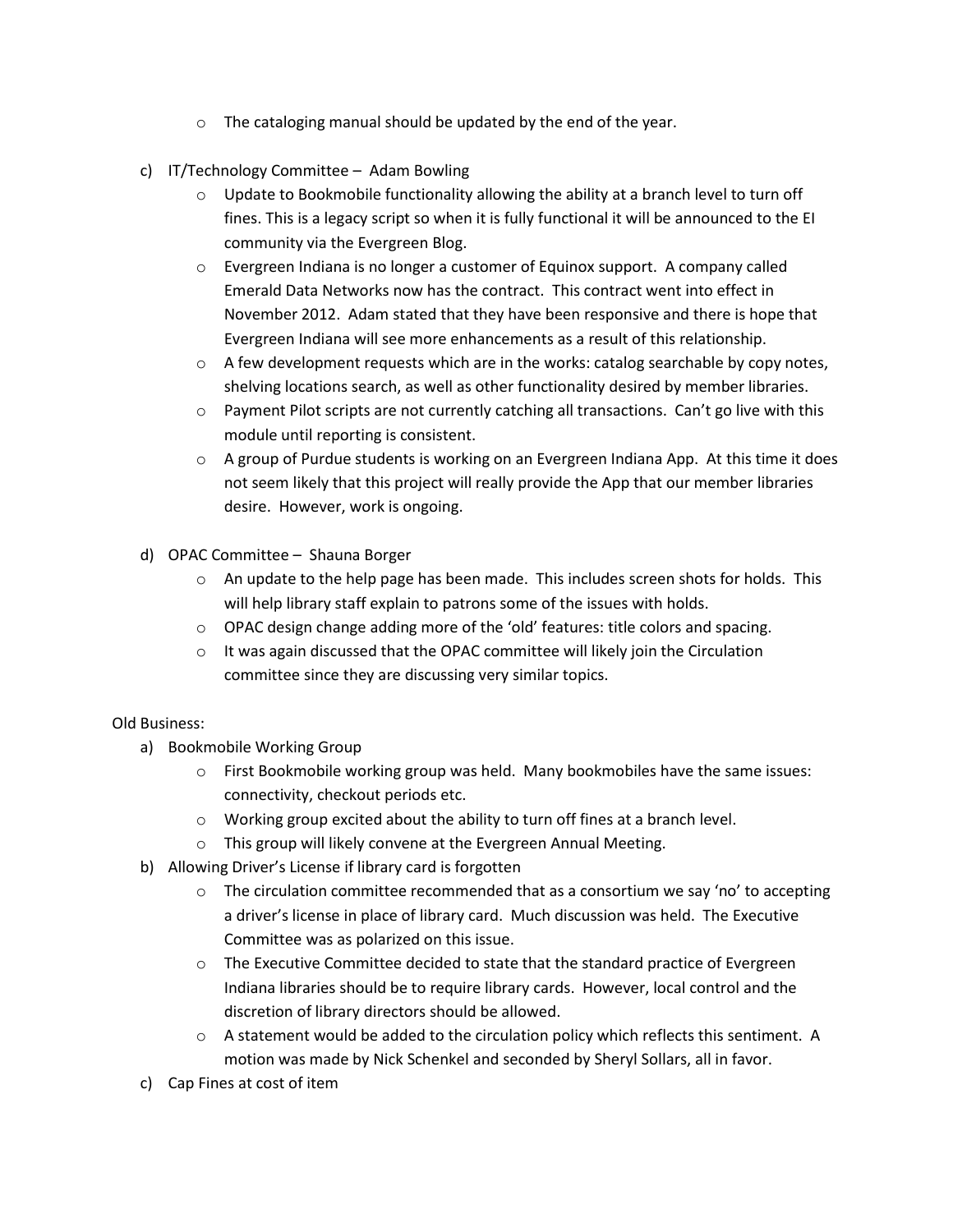- $\circ$  The ability of this function is limited by the cataloging. There are many items which do not have a replacement price attached.
- $\circ$  The setting which sets a minimum if no price is available does not carry over into this functionality – therefore requiring development in order for this to function properly.
- $\circ$  Adam stated that they would have more information at the February 2013 meeting.
- d) Transit Issues
	- $\circ$  The issue of Lebanon Public Library and transit times was recapped. In general the transit times at Lebanon have improved and the hope is that with the new courier services it will continue to get faster.

## New Business:

- a) Regional Training Policy
	- $\circ$  This policy was presented to the Executive Committee by Shauna Borger. The trainings would include: Basic Circulation, Basic Cataloging, and Admin training.
	- o Nick Schenkel made a motion to approve this policy; seconded by Montie Manning. All in favor.
- b) SMS text notification parameters
	- $\circ$  Some libraries with long names were experiencing trimmed text notifications. Often deleting part of the library's name in amusing fashions. Text messages have a 160 character limit so Adam Bowling stated that standard abbreviations could be made to shorten the messages. One example is replacing Public Library with PL
- c) Payment pilot \$5 minimum
	- $\circ$  The \$5 minimum balance for payout in the payment pilot has proved problematic. When there are balances which must be carried over, ensuring accuracy is difficult for the State Library.
	- o Shauna Borger recommended that we remove this minimum balance and pay out to all libraries regardless of balance amount at the end of a quarter.
	- o Montie Manning made a motion to accept Shauna's recommendation; seconded by Christine Sterle. All in favor
- d) Claims never checked out setting
	- o This was addressed in the Circulation Committee report. Further information about this feature will be forthcoming in February 2013.
- e) Circulation matrix audit
	- $\circ$  Shauna Borger presented the Executive Committee with a revised circulation matrix. This matrix adds information not formerly on this document. It will be addressed at our next meeting.
- f) Staff permissions audit
	- o The issue of staff permissions was discussed.
	- $\circ$  Adam Bowling stated that he felt that the local admin settings contained all functionality that the IT staff was comfortable with.
	- $\circ$  Other staff permissions might need to be discussed further. Sarah Childs recommended this as a potential topic for Annual Evergreen Meeting.